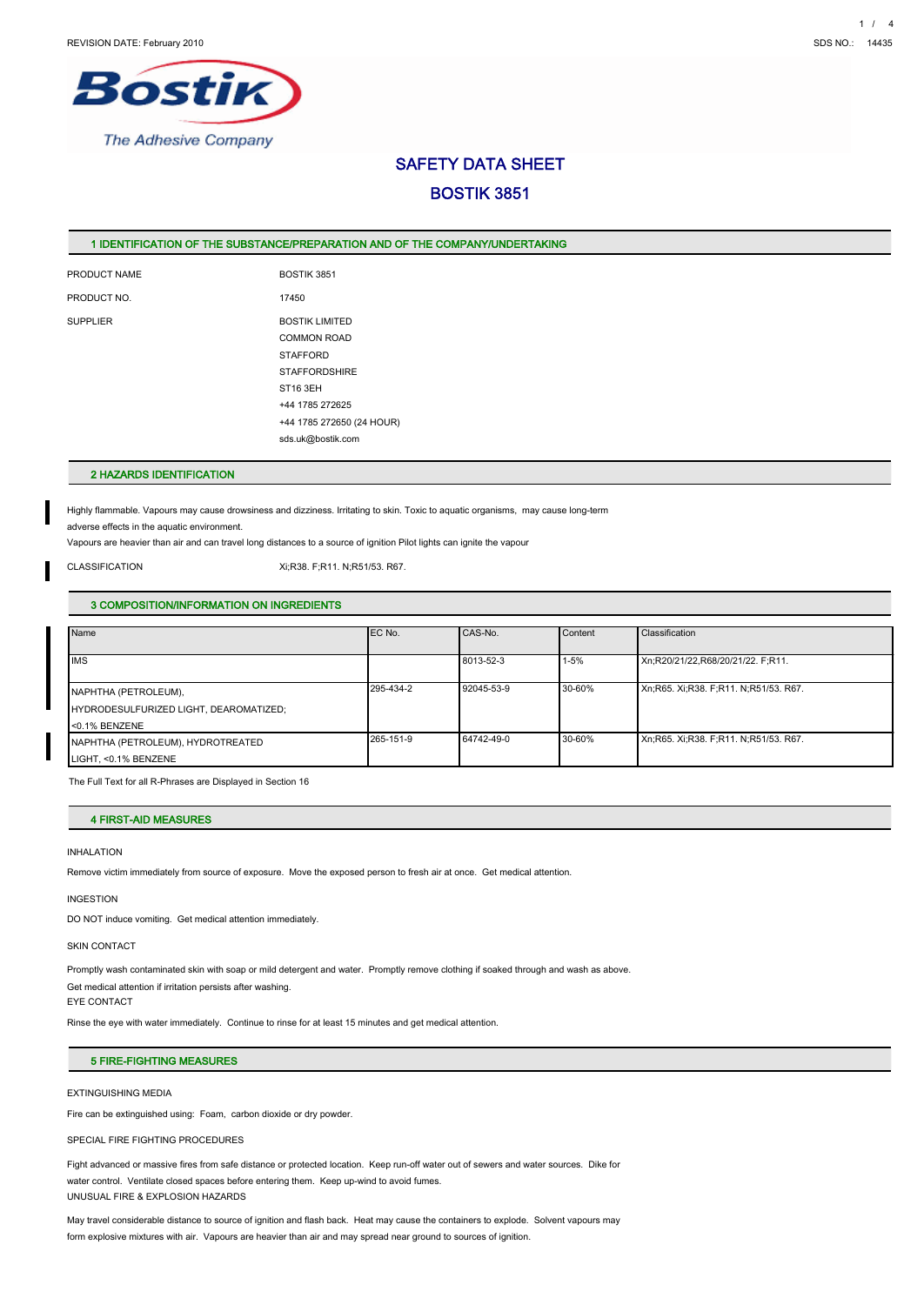### SPECIFIC HAZARDS

Toxic gases/vapours/fumes of Carbon dioxide (CO2). Carbon monoxide (CO).

#### PROTECTIVE MEASURES IN FIRE

Wear self contained breathing apparatus

## 6 ACCIDENTAL RELEASE MEASURES

#### PERSONAL PRECAUTIONS

In case of inadequate ventilation, use respiratory protection. Use protective gloves, goggles and suitable protective clothing. Avoid inhalation of vapours and contact with skin and eyes. Provide adequate ventilation. ENVIRONMENTAL PRECAUTIONS

Prevent entry into drains.

### SPILL CLEAN UP METHODS

Absorb with sand or other inert absorbent. Containers with collected spillage must be properly labelled with correct contents and hazard symbol.

### 7 HANDLING AND STORAGE

#### USAGE PRECAUTIONS

Keep away from heat, sparks and open flame. Avoid spilling, skin and eye contact. Ventilate well, avoid breathing vapours. Use approved respirator if air contamination is above accepted level. STORAGE PRECAUTIONS

Flammable/combustible - Keep away from oxidisers, heat and flames. Ground container and transfer equipment to eliminate static electric sparks. Store at moderate temperatures in dry, well ventilated area. STORAGE CLASS

Flammable liquid storage.

## 8 EXPOSURE CONTROLS/PERSONAL PROTECTION

## INGREDIENT COMMENTS

WEL = Workplace Exposure Limits

PROTECTIVE EQUIPMENT



#### ENGINEERING MEASURES

Explosion-proof general and local exhaust ventilation.

#### RESPIRATORY EQUIPMENT

Respiratory protection must be used if air contamination exceeds acceptable level. Wear mask supplied with: Gas cartridge suitable for

## organic substances.

HAND PROTECTION

Protective gloves must be used if there is a risk of direct contact or splash. Use protective gloves made of: Nitrile.

### EYE PROTECTION

Wear splash-proof eye goggles to prevent any possibility of eye contact.

#### OTHER PROTECTION

Wear appropriate clothing to prevent repeated or prolonged skin contact.

#### HYGIENE MEASURES

Wash promptly if skin becomes contaminated. Wash at the end of each work shift and before eating, smoking and using the toilet.

| 9 PHYSICAL AND CHEMICAL PROPERTIES |                       |                  |                  |  |
|------------------------------------|-----------------------|------------------|------------------|--|
| APPEARANCE                         | Liquid                |                  |                  |  |
| <b>COLOUR</b>                      | Clear                 |                  |                  |  |
| <b>ODOUR</b>                       | Solvent.              |                  |                  |  |
| <b>SOLUBILITY</b>                  | Immiscible with water |                  |                  |  |
| RELATIVE DENSITY                   | $0.70 - 0.74$         | <b>VISCOSITY</b> | 7000 - 8000 mPas |  |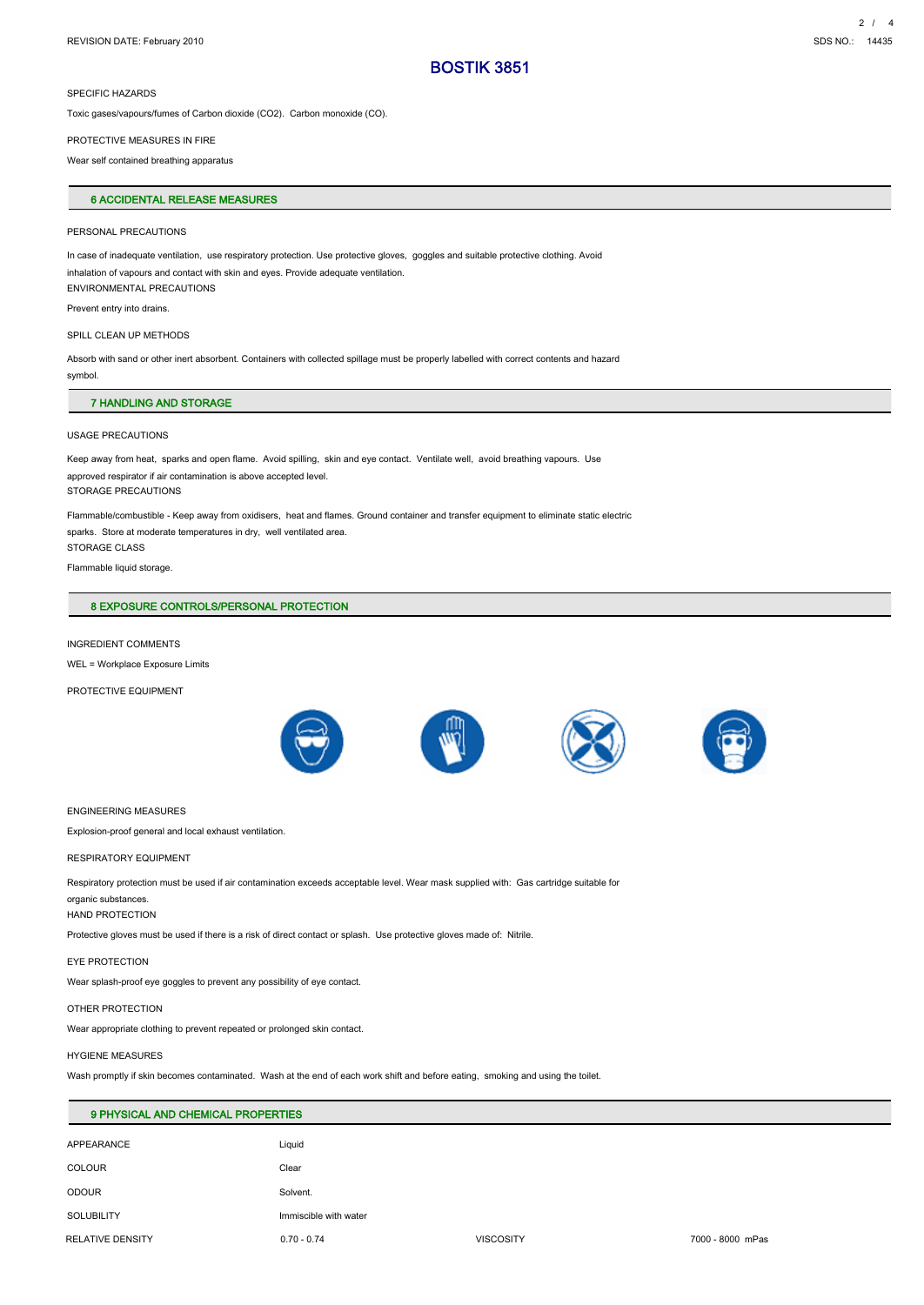FLASH POINT (°C) 25

## 10 STABILITY AND REACTIVITY

**STABILITY** 

Avoid: Heat, sparks, flames.

## 11 TOXICOLOGICAL INFORMATION

INHALATION Drowsiness, dizziness, disorientation, vertigo.

SKIN CONTACT

Prolonged contact may cause dryness of the skin.

EYE CONTACT

Irritating to eyes.

## 12 ECOLOGICAL INFORMATION

#### **ECOTOXICITY**

Dangerous for the environment: May cause long-term adverse effects in the aquatic environment. Contamination of the terrestrial and aquatic environments should be avoided

## 13 DISPOSAL CONSIDERATIONS

GENERAL INFORMATION

Waste is classified as hazardous waste.

### DISPOSAL METHODS

Dispose of waste and residues in accordance with local authority requirements.

## 14 TRANSPORT INFORMATION



UK ROAD CLASS 3

| PROPER SHIPPING NAME | BENZENE)      | ADHESIVES (NAPHTHA (PETROLEUM), HYDRODESULFURIZED LIGHT, DEAROMATIZED; <0.1% |                             |
|----------------------|---------------|------------------------------------------------------------------------------|-----------------------------|
| UN NO. ROAD          | 1133          | UK ROAD PACK GR.                                                             | $\mathbf{H}$                |
| ADR CLASS NO.        | 3             | ADR CLASS                                                                    | Class 3: Flammable liquids. |
| ADR PACK GROUP       | $\mathsf{II}$ | TUNNEL RESTRICTION CODE                                                      | (D/E)                       |
| HAZARD No. (ADR)     | 33            | ADR LABEL NO.                                                                | 3                           |
| <b>HAZCHEM CODE</b>  | $-3YE$        | CEFIC TEC(R) NO.                                                             | 30GF1-I+II, 30GF1-sp        |
| RID CLASS NO.        | 3             | <b>RID PACK GROUP</b>                                                        | $\mathbf{I}$                |
| UN NO. SEA           | 1133          | <b>IMDG CLASS</b>                                                            | 3                           |
| IMDG PAGE NO.        | 3             | IMDG PACK GR.                                                                | Ш                           |
| <b>EMS</b>           | $F-E$ , S-D   | <b>MFAG</b>                                                                  | See Guide                   |
| UN NO. AIR           | 1133          | AIR CLASS                                                                    | 3                           |
| AIR PACK GR.         | Ш             |                                                                              |                             |
|                      |               |                                                                              |                             |

## 15 REGULATORY INFORMATION

LABELLING